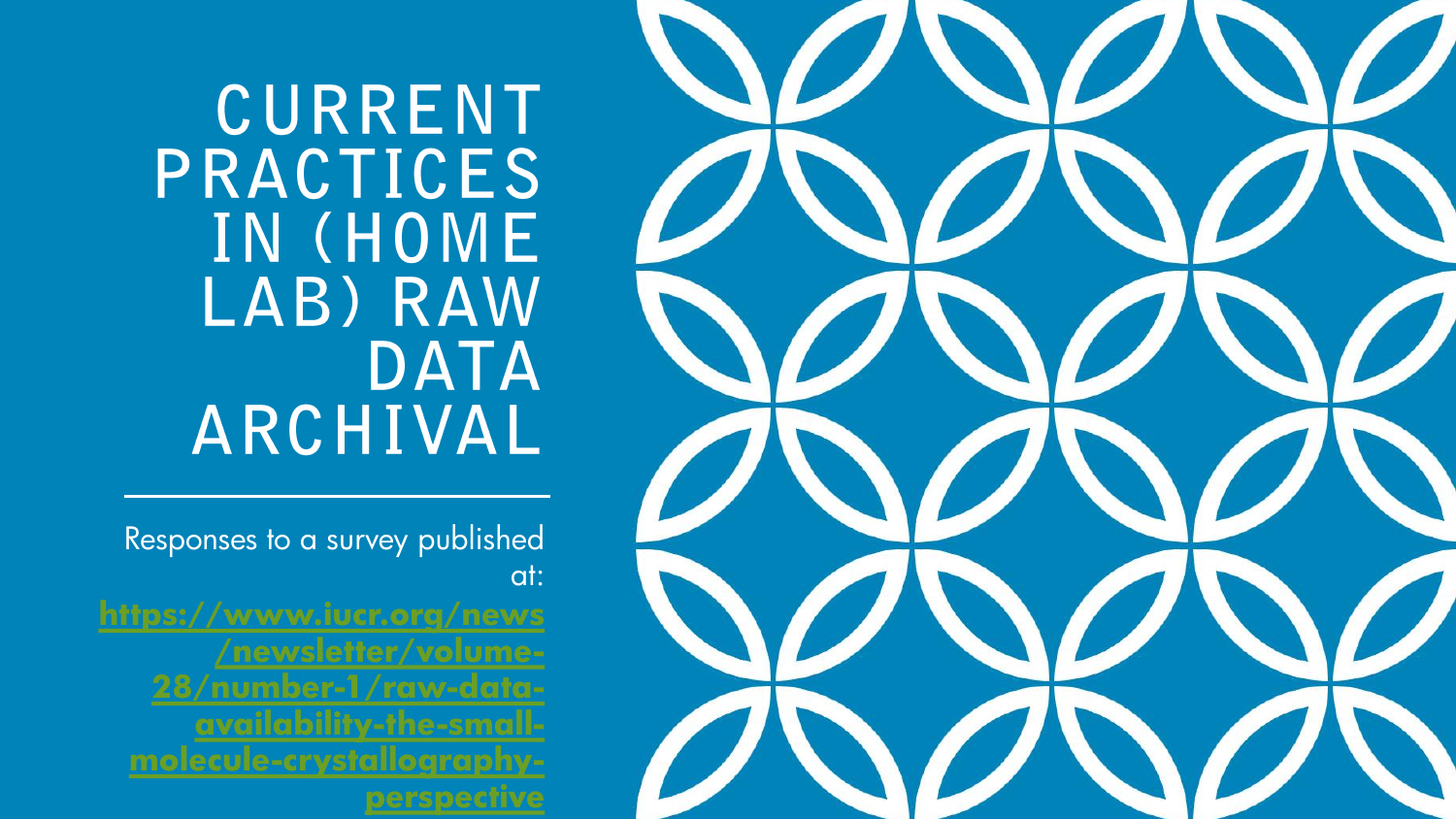### A SNAPSHOT OF CURRENT ARCHIVAL PRACTICE

Mainly 'Do It Yourself' with resources readily to hand in the lab

Around 20% use more 'modern' (ie networked) approaches



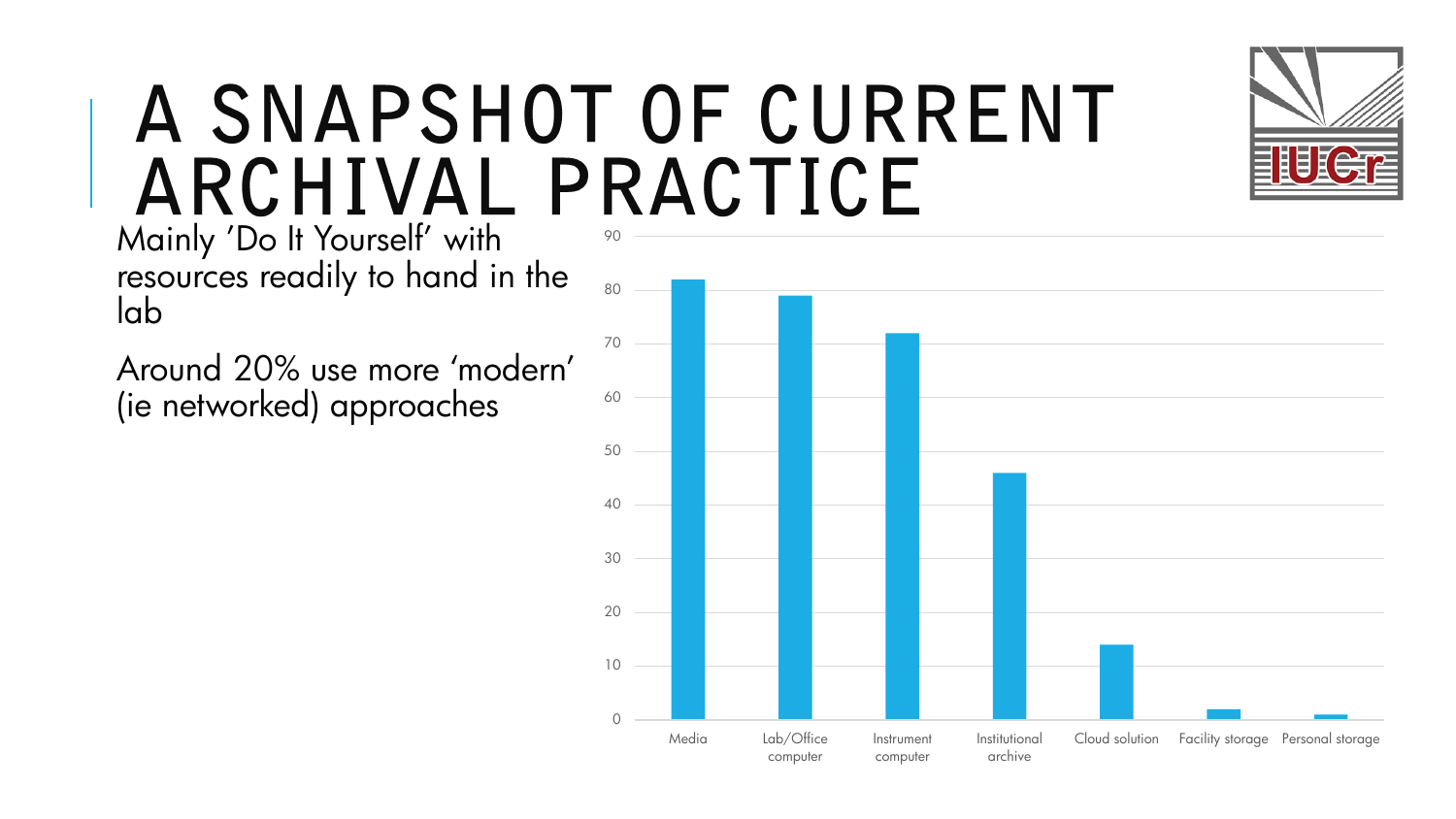#### WHY NOT ARCHIVE RAW DATA?

38/193 people DON'T archive 18 raw data

Half of these probably would if there was support available

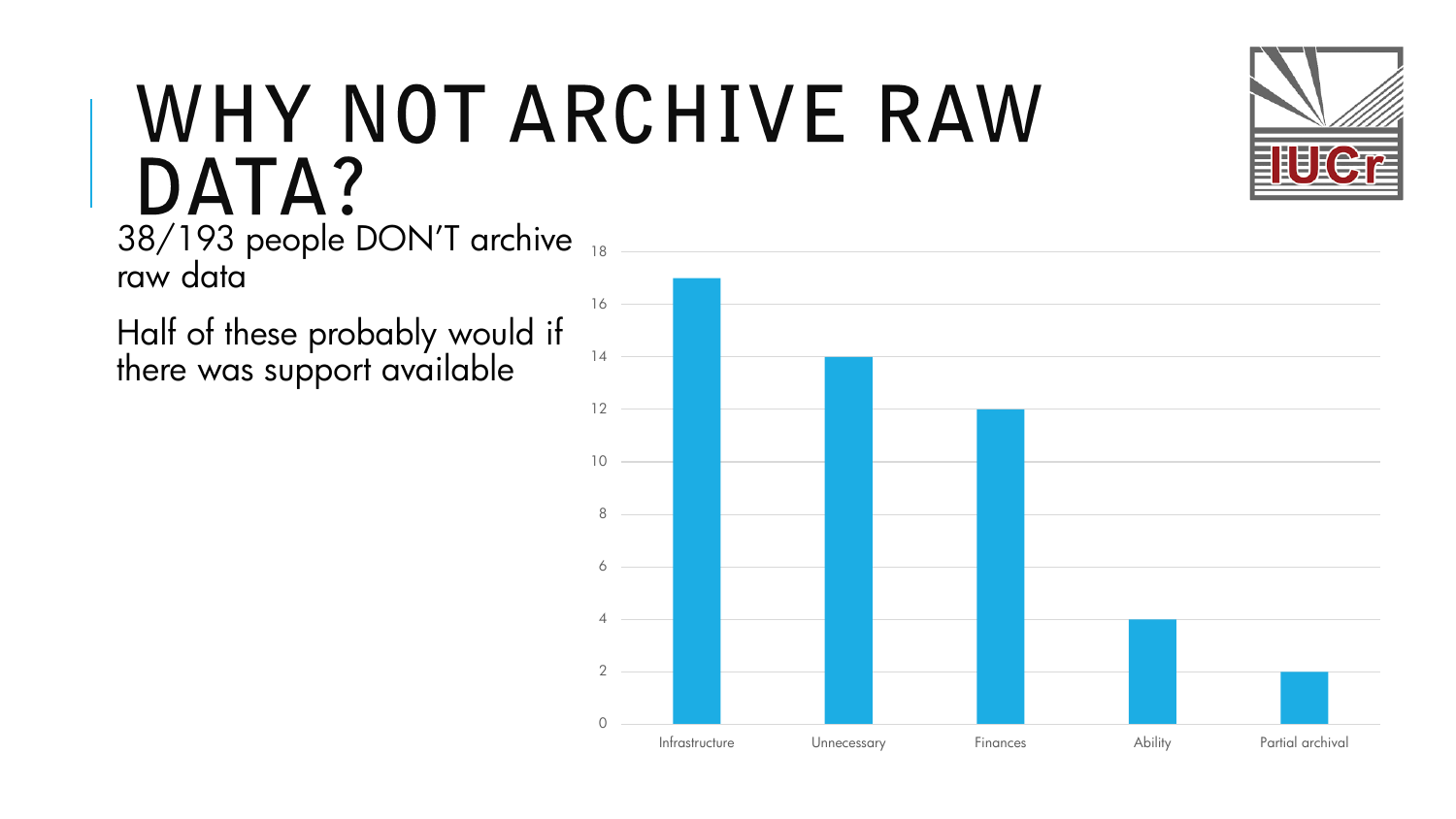

# ARE ARCHIVES 'MANAGED'?

Largest response is no

Majority perform some sort of activity

Very little active review over time

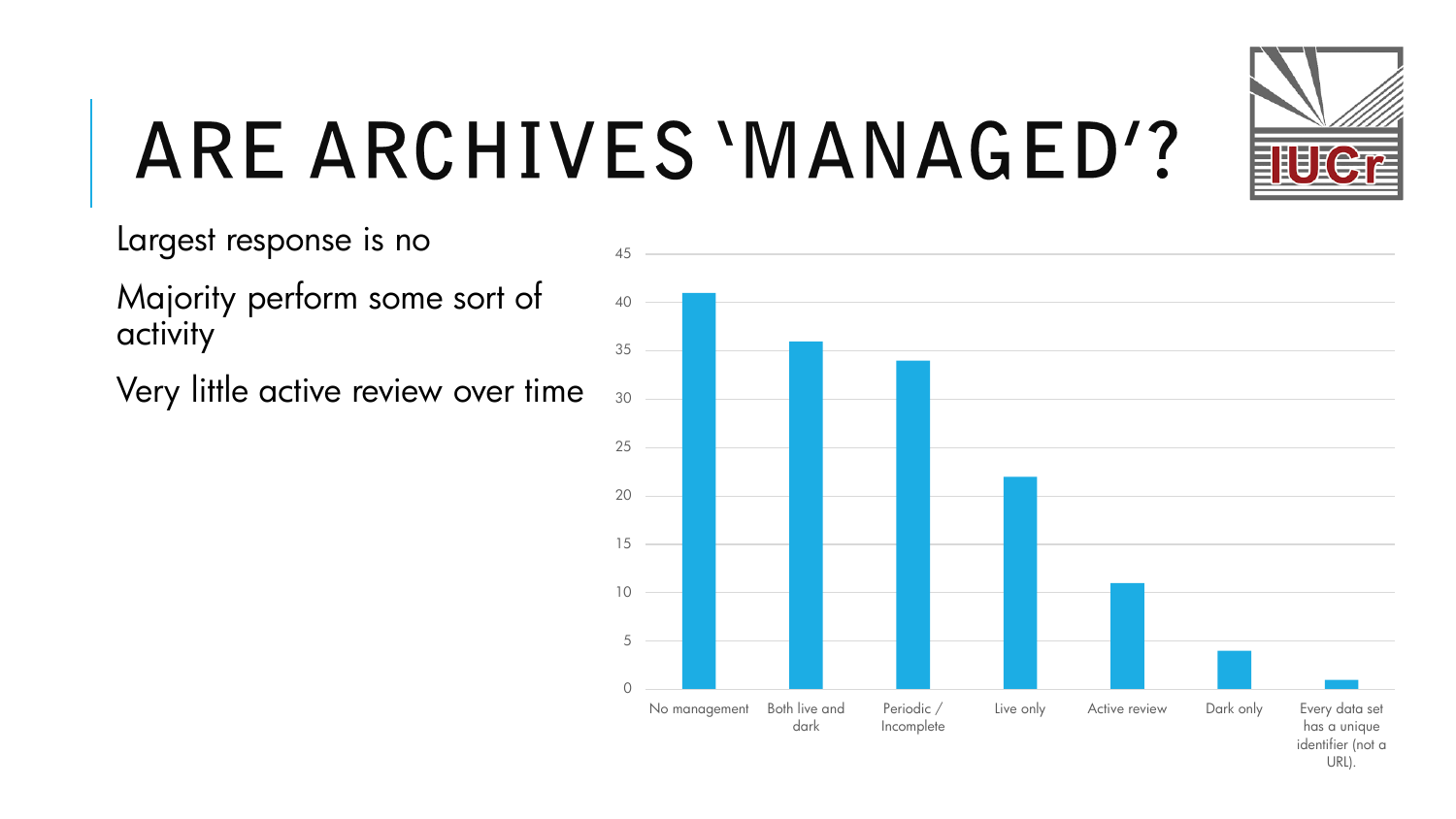### CAN YOU SEARCH YOUR ARCHIVE?

Very few 'advanced' approaches

Mostly tools provided already by operating system

Requires prior knowledge to search



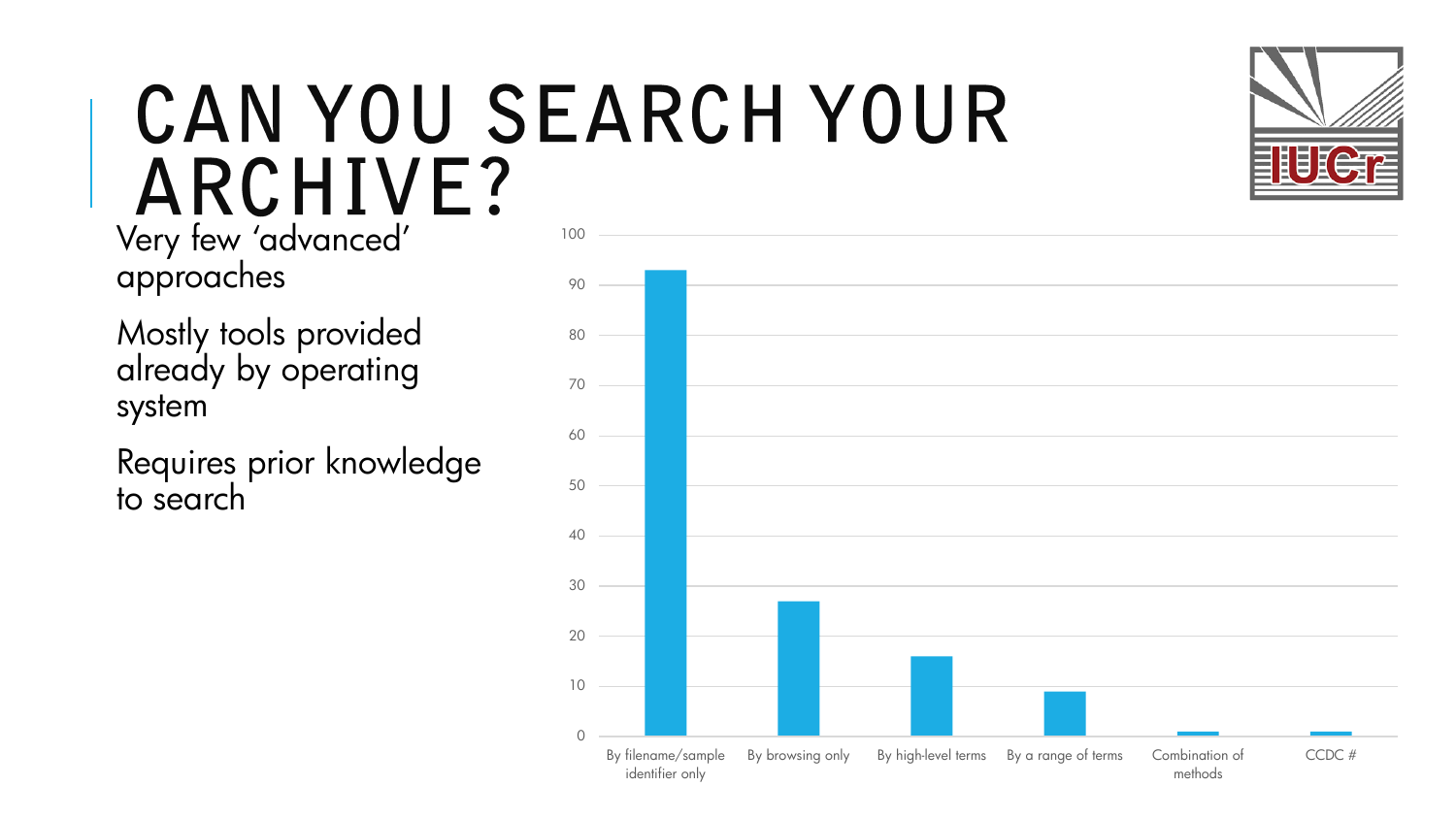

## EXTENT OF 'OPENNESS'

Is your raw data externally available? 186 responses



Yes (e.g. open access; collaborators; other researchers requesting access)

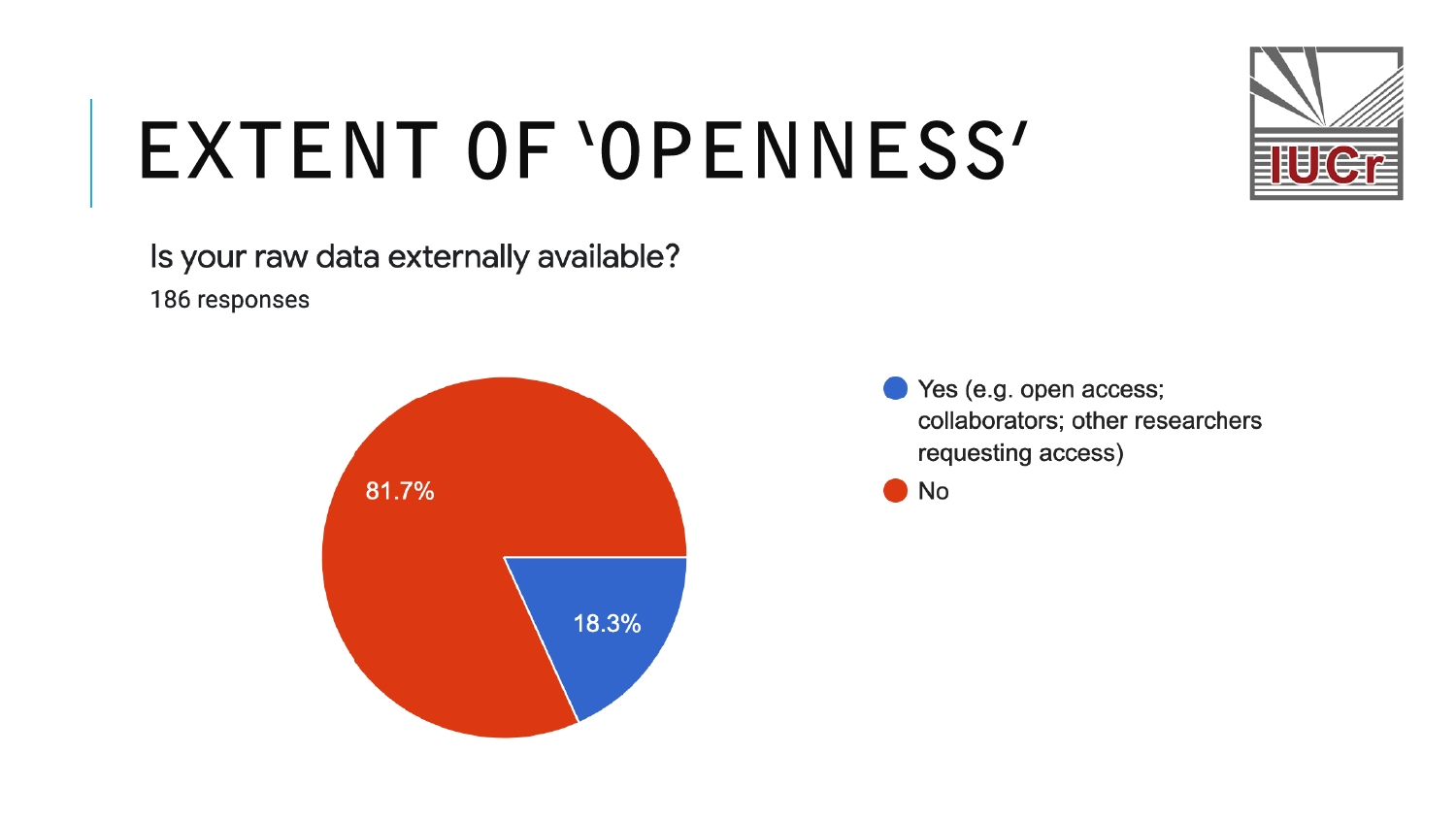# **WHAT IF...?**



If it were to become Policy to make funded research raw diffraction data accessible after 3 years since measurement, would you endeavour to comply? 183 responses



- Yes, I would do this for all my raw data
- Yes, but I would only do so in cases where I had to

**No**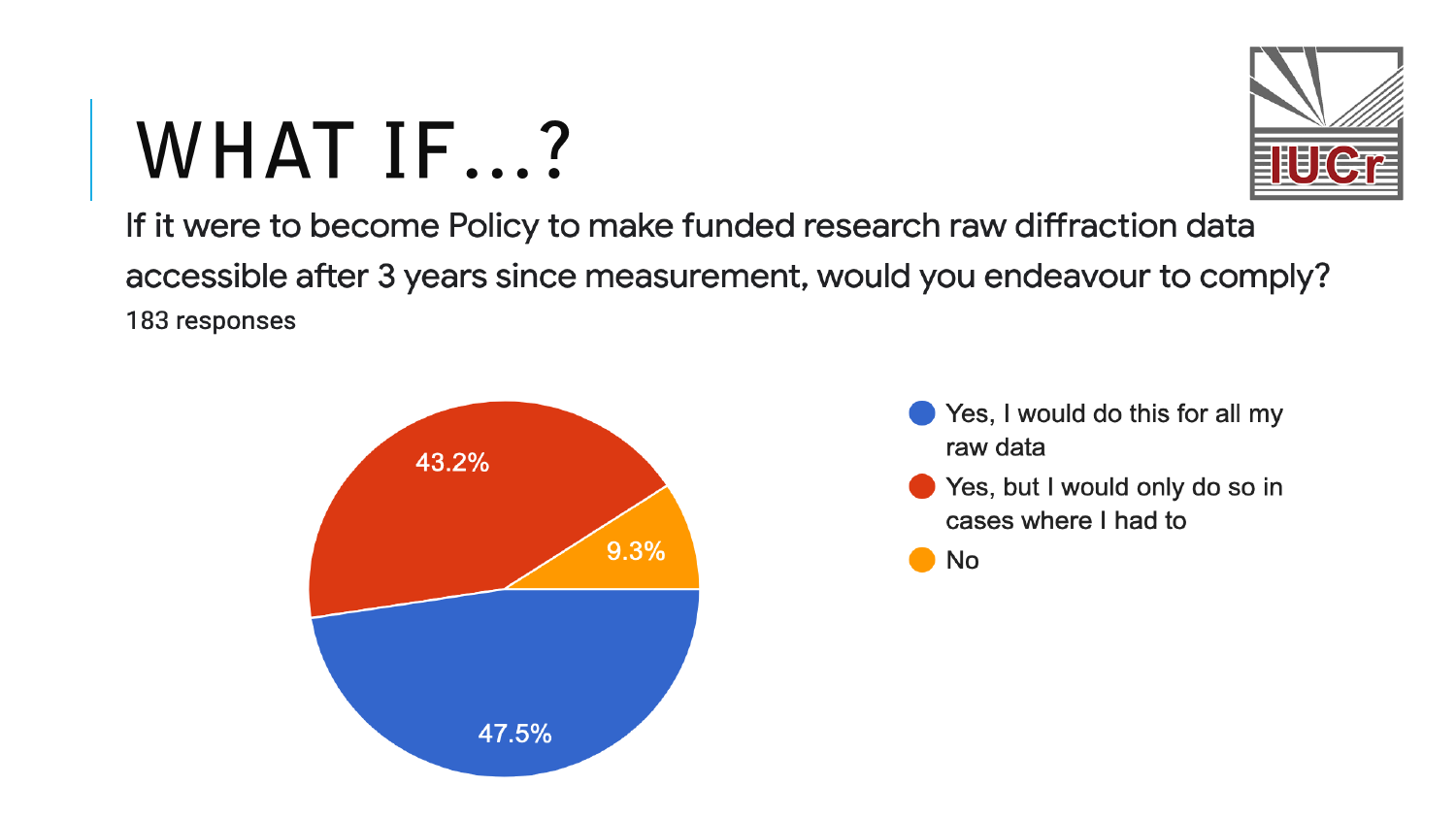# AFFORDABILITY



Would you anticipate being able to pay for external archive/repository services and facilities e.g. through research grants or institutional funding 187 responses

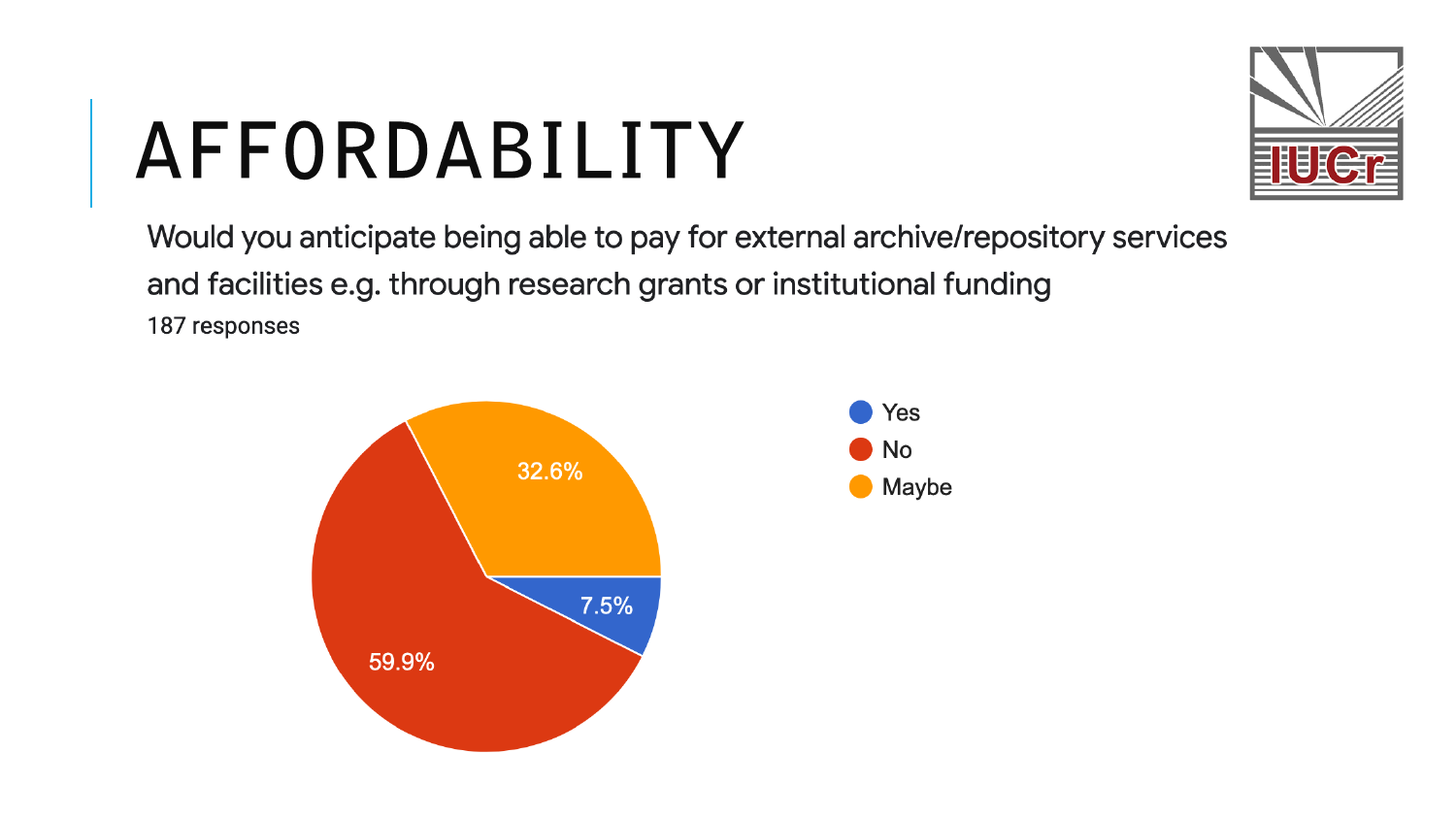

# **POLICY AWARENESS**

Over half unaware of any governing policy

Funding agencies are the most prevalent, with institutions also featuring

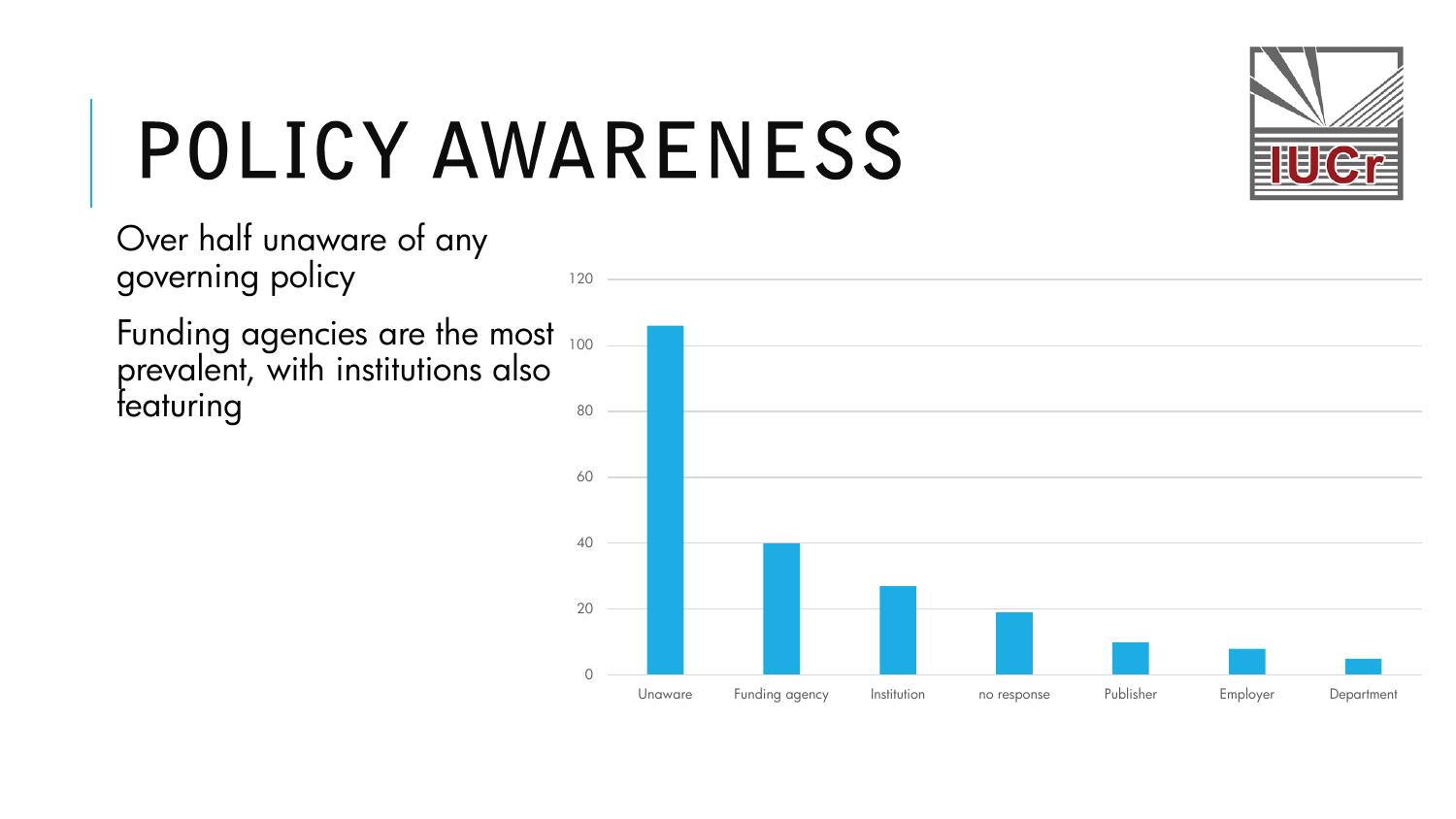### **TEST CASE...**

#### nature

Explore content  $\vee$  Journal information  $\vee$  Publish with us  $\vee$ 

nature > articles > article

#### Article | Published: 10 February 2021

#### Complex structures arising from the self-assembly of a simple organic salt

Riccardo Montis ⊠, Luca Fusaro, Andrea Falgui, Michael B. Hursthouse, Nikolay Tumanov, Simon J. Coles, Terry L. Threlfall, Peter N. Horton, Rachid Sougrat, Anaïs Lafontaine, Gérard Coquerel & A. **David Rae** 

Nature 590, 275-278 (2021) Cite this article 7042 Accesses | 2 Citations | 61 Altmetric | Metrics



#### Data availability

Full crystallographic details in CIF format have been deposited in the Cambridge Crystallographic Data Centre database (deposition numbers: phase 1, CCDC 1540139 (unconstrained) and 1540140 (constrained); phase 2, CCDC 1897427; phase 3, CCDC 1540141; phase 4, 1897428). Copies of this information may be obtained free of charge from deposit@ccdc.cam.ac.uk or http://www.ccdc.cam.ac.uk. Raw single-crystal diffraction data corresponding to the structures of phases 1-4 have been deposited in the Zenodo repository at the following locations: phase 1, https://doi.org/10.5281/zenodo.2595089; phase 2, https://doi.org/10.5281/zenodo.2585776; phase 3, https://doi.org/10.5281 /zenodo.2593670; phase 4, https://doi.org/10.5281/zenodo.2593677. The CCD images (in either Rigaku IMG or Bruker KCD format) have been deposited, along with instrument parameters and all files associated with image processing. This will enable the reader to fully validate these structural models and, for those who wish to investigate alternative approaches to modelling these results or develop them further, it will be possible to do so without having to synthesize the materials and collect diffraction data. NMR results are



| <b>ZANOCO</b><br>Search                                                                                                                                                                                                                                                                                                                                                                               | Q<br>Upload                        | Communities            |            |                                                                                                                                                                                                                 | Sign up<br>+ Log in |  |
|-------------------------------------------------------------------------------------------------------------------------------------------------------------------------------------------------------------------------------------------------------------------------------------------------------------------------------------------------------------------------------------------------------|------------------------------------|------------------------|------------|-----------------------------------------------------------------------------------------------------------------------------------------------------------------------------------------------------------------|---------------------|--|
| March 15, 2019<br>Single crystal diffraction raw data for<br>Fampridine hydrochloride Phase 1<br>Coles, Simon; Montis, Riccardo; C Horton, Peter, Hursthouse, Michael                                                                                                                                                                                                                                 | 151<br>® views<br>See more details | 302<br>$\pm$ downloads |            |                                                                                                                                                                                                                 |                     |  |
| A set of diffraction images (in both Denzo .x and Bruker Nonius .kcd formats) collected on a Bruker Nonius KappaCCD                                                                                                                                                                                                                                                                                   |                                    |                        |            |                                                                                                                                                                                                                 |                     |  |
| diffractometer on an FR591 rotating anode generator equipped with confocal mirrors.<br>The sample is Phase 1 of the Fampridine hydrochloride organic salt - a system that forms numerous complicated phases.<br>The authors wish to make the raw data available so that those who wish to explore the modelling of these exceptionally<br>complex systems may process the data themselves.<br>Preview |                                    |                        |            | Indexed in<br><b>OpenAIRE</b>                                                                                                                                                                                   |                     |  |
|                                                                                                                                                                                                                                                                                                                                                                                                       |                                    |                        |            | <b>Publication date:</b><br>March 15, 2019<br>DOI:<br>DOI 10.5281/zenodo.2595089<br><b>Communities:</b><br>Chemical Crystallography<br>License (for files):<br>C Creative Commons Attribution 4.0 International |                     |  |
|                                                                                                                                                                                                                                                                                                                                                                                                       |                                    |                        |            | Versions<br>Version 1<br>10.5281/zenodo.2595089                                                                                                                                                                 | Mar 15 2019         |  |
| Files (384.3 MB)                                                                                                                                                                                                                                                                                                                                                                                      |                                    |                        |            | Cite all versions? You can cite all versions by using the DOI<br>10.5281/zenodo.2595088. This DOI represents all versions,<br>and will always resolve to the latest one. Read more.                             |                     |  |
| Name                                                                                                                                                                                                                                                                                                                                                                                                  | <b>Size</b>                        |                        |            |                                                                                                                                                                                                                 |                     |  |
| Okl.jpg                                                                                                                                                                                                                                                                                                                                                                                               | 55.7 kB                            | <b>B</b> Preview       | 上 Download | Share                                                                                                                                                                                                           |                     |  |
| md5:afe35e52223ba22723fed25b18a1be19@                                                                                                                                                                                                                                                                                                                                                                 |                                    |                        |            | $M \equiv 9 + 6 +$                                                                                                                                                                                              |                     |  |
| 0kl.syn                                                                                                                                                                                                                                                                                                                                                                                               | 609.1 kB                           |                        | 上 Download |                                                                                                                                                                                                                 |                     |  |
| md5:c50261f7f4f2715170a01b4156108249@                                                                                                                                                                                                                                                                                                                                                                 |                                    |                        |            | Cite as<br>Coles, Simon, Montis, Riccardo, Horton, Peter, &                                                                                                                                                     |                     |  |
| apex2-0625-00315-625.zip                                                                                                                                                                                                                                                                                                                                                                              | 1.4 MB                             | <b>B</b> Preview       | ▲ Download | Hursthouse, Michael. (2019). Single crystal<br>diffraction raw data for Fampridine hydrochloride                                                                                                                |                     |  |
| md5:f2c674b08525f33361fc9f05a142b622@<br>Phase 1 [Data set]. Zenodo. https://doi.org/10.5281<br>/zenodo 2595089                                                                                                                                                                                                                                                                                       |                                    |                        |            |                                                                                                                                                                                                                 |                     |  |

 $\overline{A}$ 

March

Sir

**G** Col

 $\triangle$  eat  $r$ diffra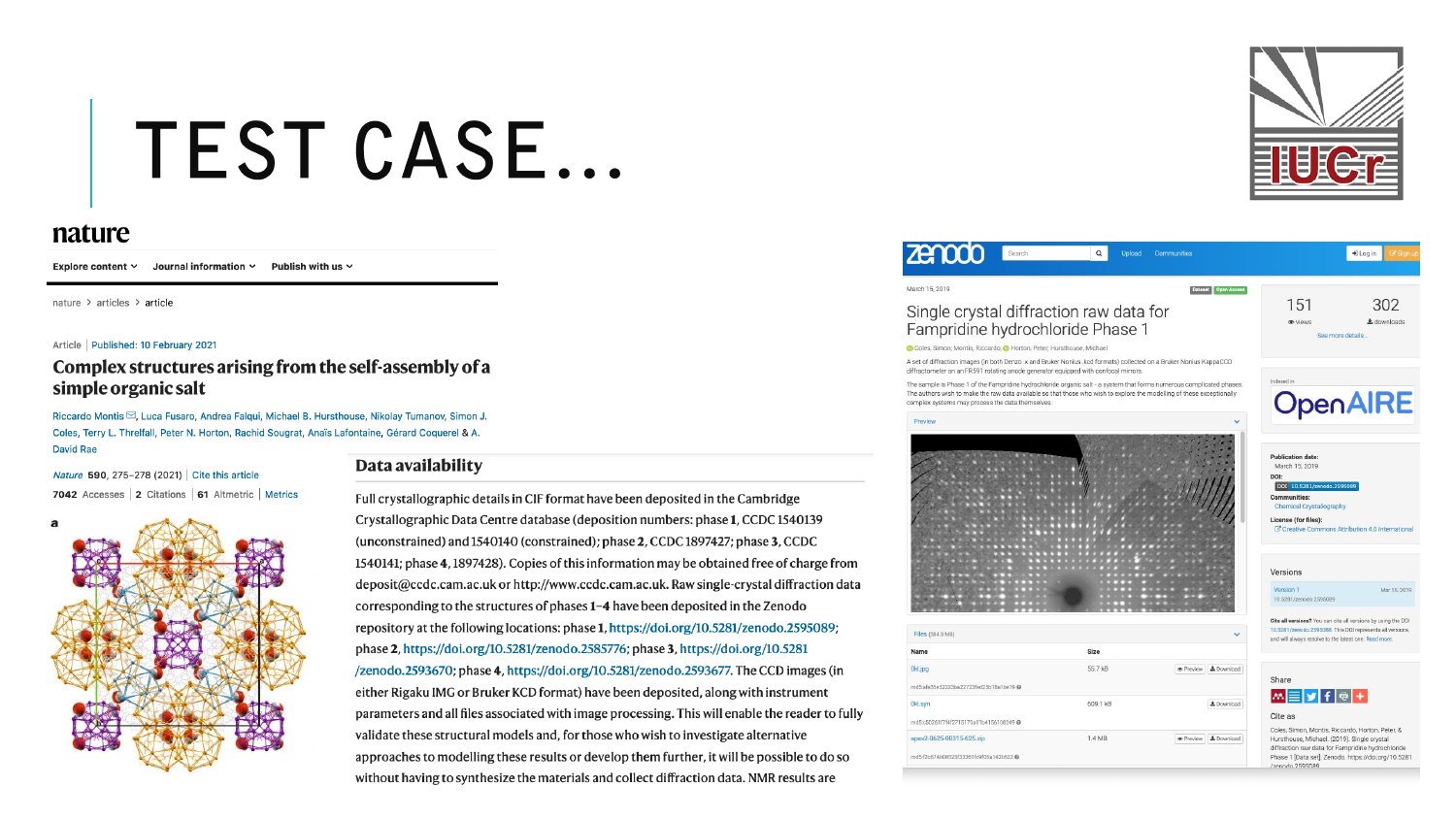# CONCLUSIONS?



This behaviour reflects general data management practice

'Archival' can imply keeping data safely out of sight, but some current data management practice could easily be converted to more 'open'

Only a modest amount of culture change required

'Lab finances' are not a significantly influencing factor for local archive, but are for publishing

Some infrastructure and guidance development is necessary…

- Index/Search system (not reliant on operating system/single lab ID)
- **Persistent IDs**
- Standard archive approach (metadata + packaging format)
- Mechanism to clearly link raw data with 'results' data
- System to establish if an image is 'clean'
- System to establish if all Bragg diffraction in raw data accounted for in the model
- Ability to have control over when/if to publish

A start: IUCrData to publish "Raw" Data Letters…